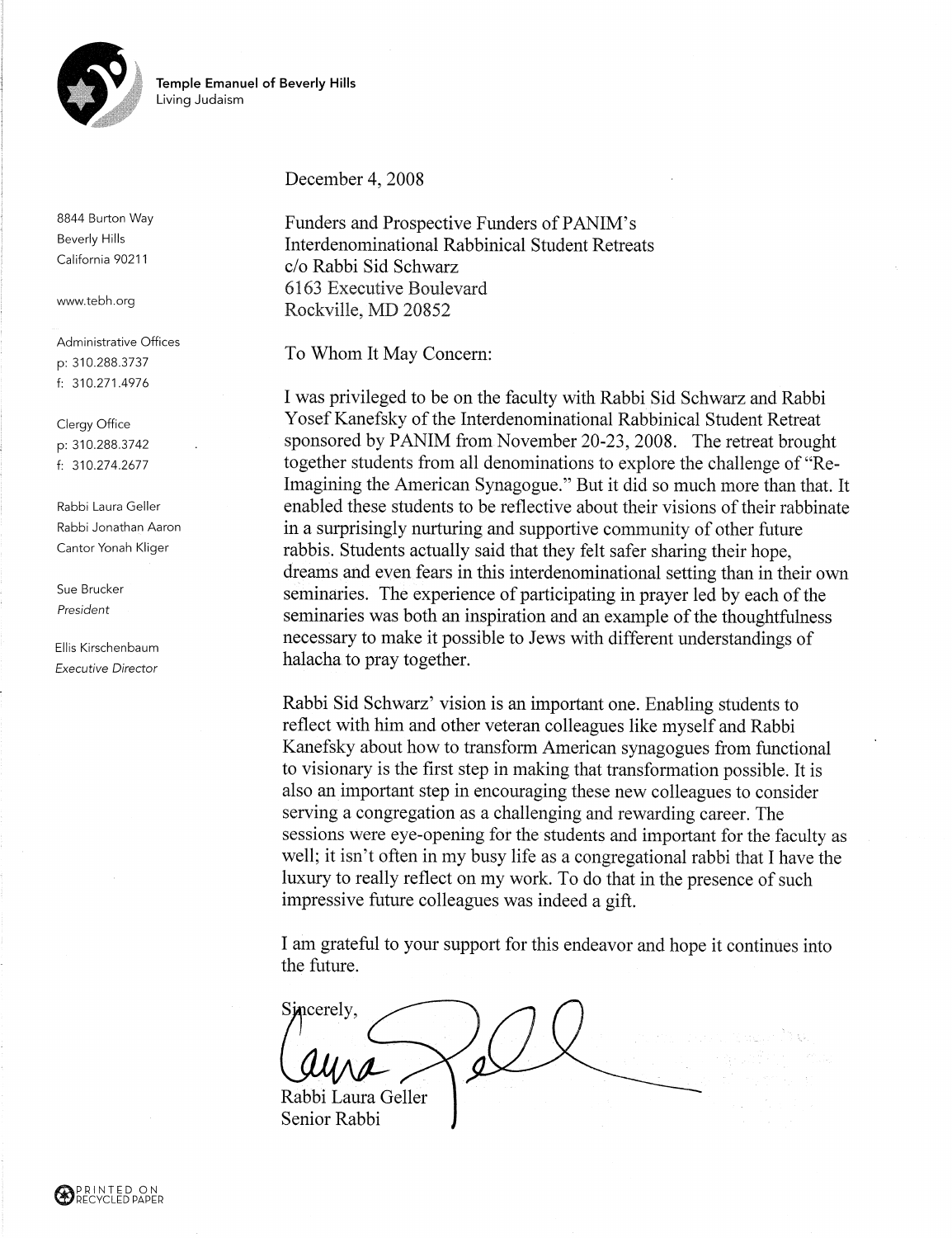

December 15, 2008 18 Kislev 5769

To Whom It May Concern:

I write in enthusiastic support of the PANIM rabbinic retreat program. I have had the honor of serving on the retreat faculty, and believe it is a highly effective strategy to engage rabbinic students as leaders for the future. Perhaps the most important element of the retreat experience is its pluralistic nature. The rabbinic students, who come from the diverse spectrum of religious backgrounds and seminary affiliations, learn to negotiate an authentic Jewish environment. They must find ways to worship, study, and relate to each other despite their different orientations. More important than the content of the retreat is the relationships that are forged among the rabbis of the future.

In terms of content, the retreats invite students to remove themselves from the demands of their seminaries and work placements, so they can focus on important questions of their leadership in the future. How will they build the congregations of the future? How will they lead their communities to be forces for social justice? PANIM provides an excellent context for students to develop their understanding of these questions.

I believe the PANIM rabbinic retreat program is an essential component of the broader effort to develop the next generation of rabbinic leadership.

he humu? How will disy jout dub

HO A TURN OF THE RUAN ME AND MAY THE

ាក់ លោក សុំណាមការក្រុមហ៊ុនអង្គរ**លើ ក្នុងអាជ្ញាស្រុក ស្ថិត្តិ ស្ថិតនៅ រី**គាររើ**ស្រុកជំនួន** នៃ

L'shalom.

Rabbi Jonah Pesner

i strandi

STICHTURG (S. 1981) WAYACHE ACA gu **SATH HANGA MA**L HOLE A

75 SECOND AVENUE, SUITE 550, NEEDHAM, MA 02494 P: 781.449.0404 F: 781.449.0419 JUSTCONGREGATIONS@URJ.ORG WWW.URJ.ORG/JUSTCONGREGATIONS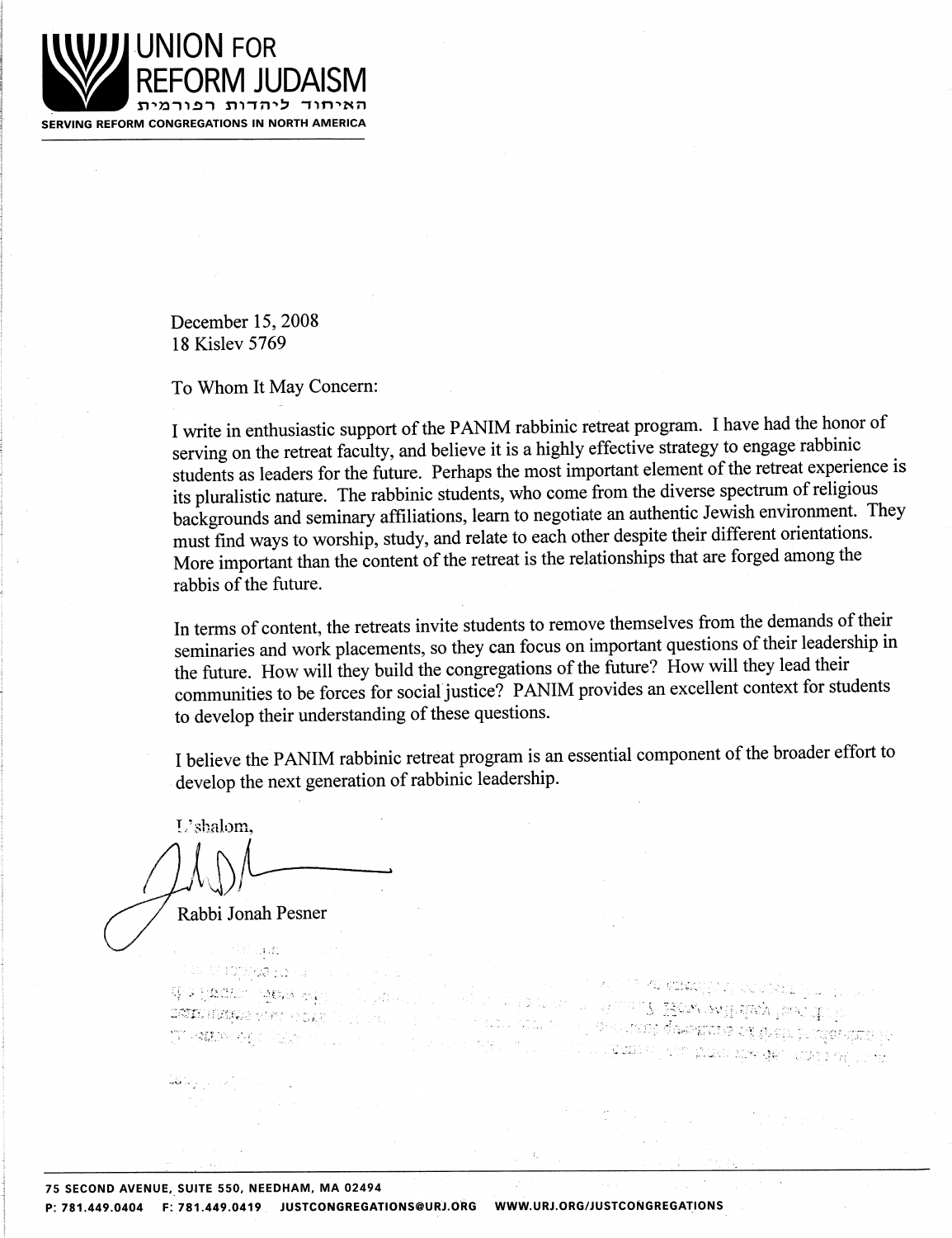# **Rabbi Yosef Kanefsky B'nai David-Judea Congregation**

December 12, 2008

To Funders and Prospective Funders of PANIM's Interdenominational Rabbinical Student Retreats, c/o Rabbi Sid Schwarz

 It is my pleasure to write a letter of endorsement on behalf of PANIM's Rabbinical Student Retreats. I had the privilege and delight to serve on the faculty of the most recent retreat, November 20 - 23, 2008. Although I had never attended this sort of retreat before, and did not know exactly what to expect, I came away from it deeply impressed. There were several important benefits that the students derived from our time together, benefits that are uniquely available in this kind of intimate, and interdenominational setting.

 Foremost, the students became acquainted with people form other seminaries and movements who will be their rabbinic colleagues in the years ahead. As one who believes firmly that the future of the American Jewish community depends upon all of the movements working in sync and functioning as resources for one another, these contacts are invaluable. And well beyond the establishment of these contacts per say, the Retreat gave the students insight into how rabbis of other movements think, endowing them with enhanced capacity to interact with whomever their future colleagues may turn out to be.

 In addition, the students derived great benefit from interacting with the faculty members, all of whom have spent considerable time in the professional rabbinate. Both on an informal basis throughout the retreat, and in a scheduled way on Shabbat afternoon, the students posed questions, shared concerns, and sought help in terms of articulating their personal visions of the rabbinate.

 Finally, the sessions themselves explored concrete, specific, and practical issues that face any rabbi in any congregational setting. I am confident that these are issues that are rarely, if ever, directly addressed in Rabbinical School curricula, thus providing eyeopening instruction and generating extremely thoughtful discussion among the students.

 I would be happy to answer any questions you might have about the PANIM Rabbinical Student Retreat, and I am hopeful that you can help to keep them going.

Thank you,

Ra Josep

Rabbi Yosef Kanefsky

**8906 W. Pico Blvd., Los Angeles, CA 90035 Phone (310) 276-9269 \* Fax (310) 276-7891 ravyosef@bnaidavid.com**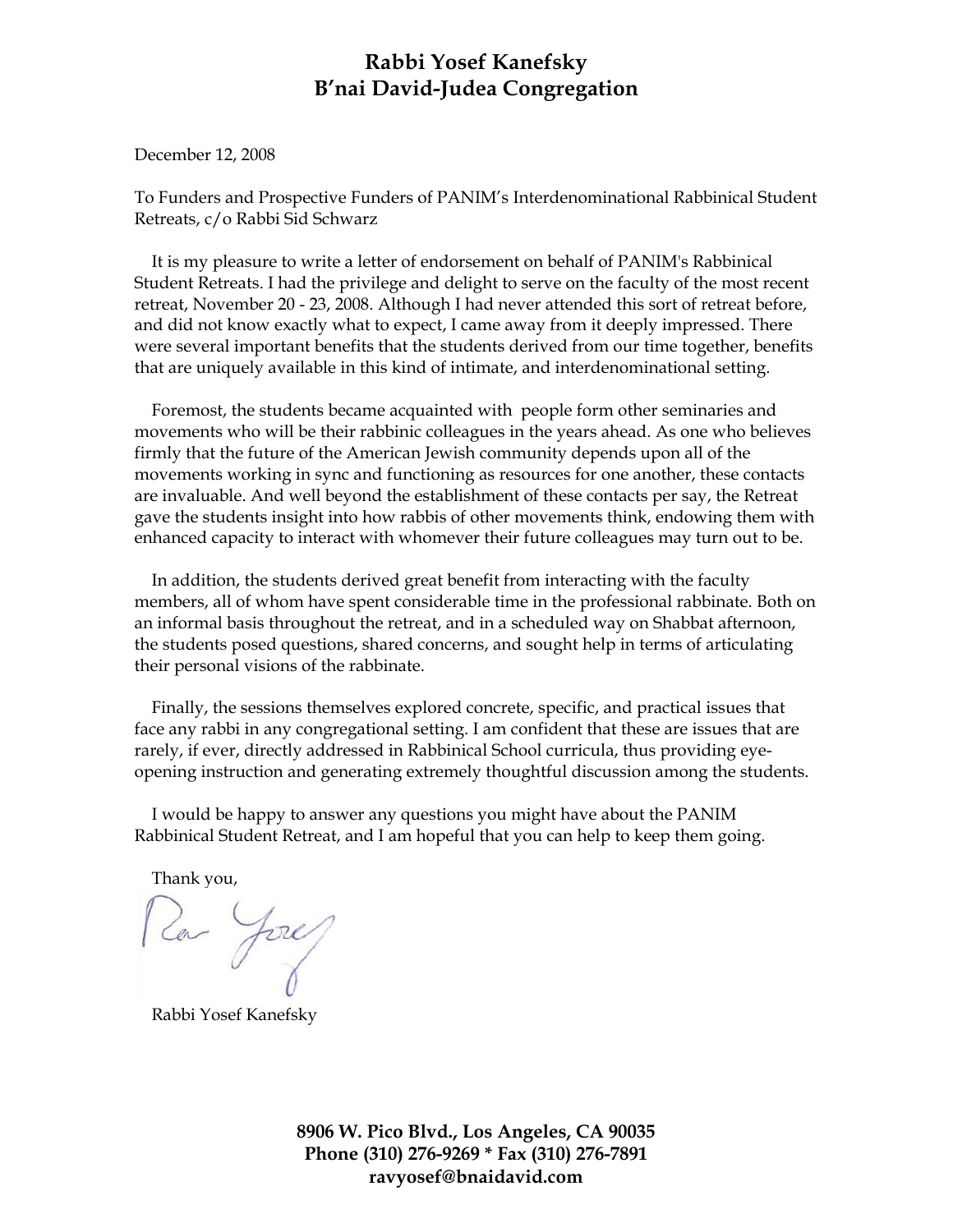

December 4, 2008/7 Kislev 5769

To Whom It May Concern,

As the Director of the New York RE-IMAGINE Project, I witness the need for synagogues to become twenty-first century fulcrums for Jewish life. The Experiment in Congregational Education has worked with over 70 congregations across the country to support the transformation needed to nurture the Jewish people in their search for meaning and connection. We have learned a key difference between congregations that try something new only to return to their usual products and patterns and those making a positive difference in the lives of their congregants. Repeatedly, we see, a key difference is rabbinic leadership.

Rabbi Sid Schwartz's fall retreat: Re-imagining the American Synagogue is an opportunity for rabbinical students to learn the practical skills of a Jewish change leader. In 2006 and 2007, I was fortunate to be faculty on the retreat that brings students from across the denominations to conversations about common cause: Creating synagogues that nurture the lives of congregants.

Students expressed great appreciation for focused time to learn the skills they know they need, but have few if any opportunities to learn. How do I develop and express a compelling vision for synagogue life for the new century? How do I engage lay leaders as partners in creating a synagogue that matters? What are the *tachlis* things I can do to make the difference we need? These are some of the essential questions that rabbinical students grapple with in a safe and supportive environment during the retreat.

Funders need to consider where dollars will have a positive impact. Be confident that the Panim retreats are a worthy investment. Every field from the auto industry to government to synagogues demands innovation. The world has changed dramatically in a short period of time. Rabbis must be leaders in innovation. These retreats are fire starter for a generation of rabbis who embrace their new charge and are equipped to meet it.

It has been my pleasure to work Rabbi Schwartz. His passion and real life experience assure the quality of each retreat.

Sincerely,

Cyd Weissman

The RE-IMAGINE Project, sponsored by





**HEBREW UNION COLLEGE - JEWISH INSTITUTE OF RELIGION** היברו יוניון קולג' - מכון למדעי היהדות ECE is a project of the Rhea Hirsch School of Education, HUC-JIR, Los Angeles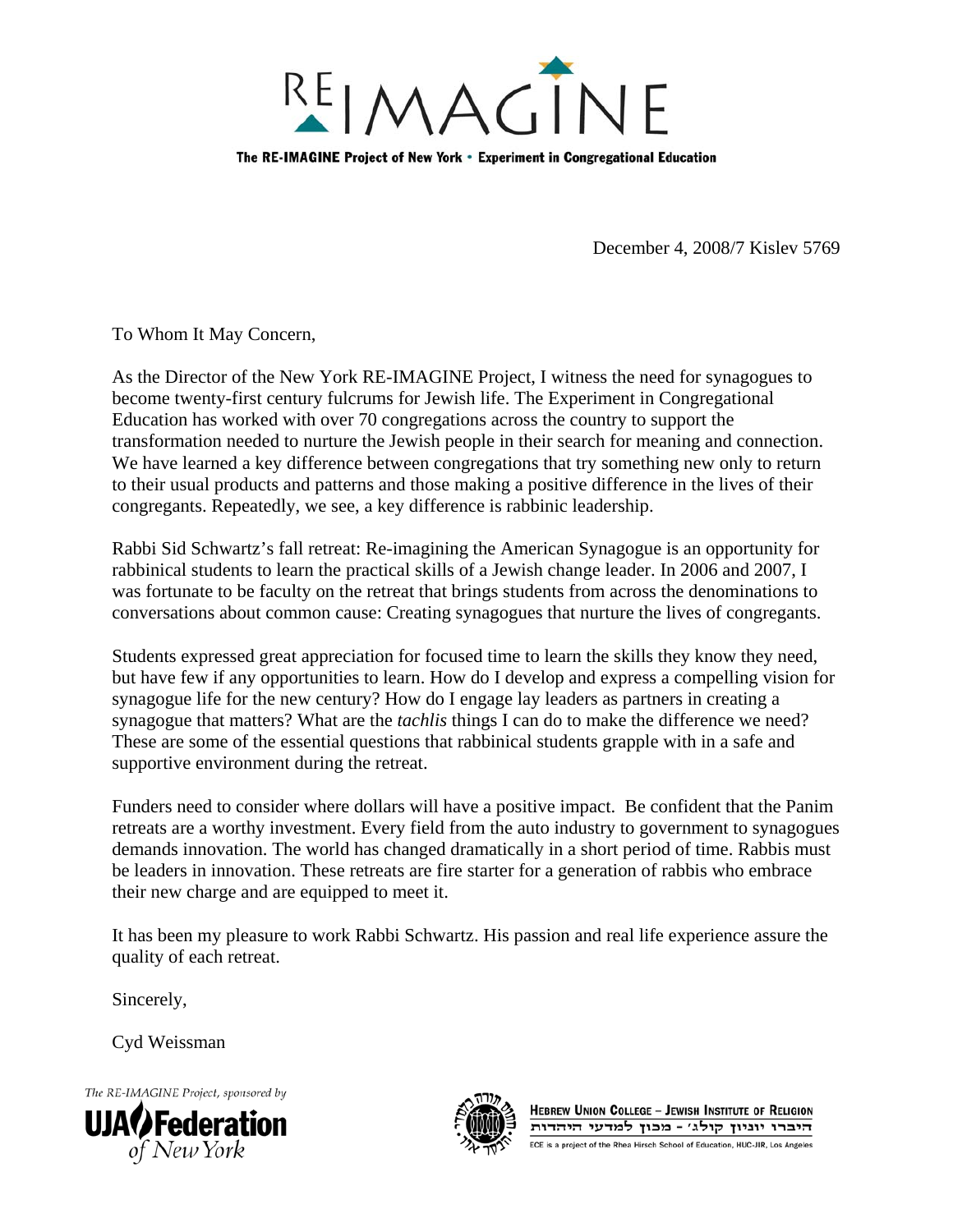

Where Open Orthodoxy Begins

April 29, 2009

## To Whom It May Concern:

#### **Board of Truslees**

Howard Jonas, Chair Rabbi Avi Weiss, President Stewart Harris, Vice Chair Jack Schwartz, Fice Chair Hillel Jaffe, Treasurer Ari Hait, Secretary

Benjamin Belfer Michael Brill Norman Bulow Tova Bulow Dr. Charles Feldman Alan Gover Dr. Jeffrey Gurock Daniel Katz Steve Lieberman Marcel Lindenbaum Rabbi Joshua Lookstein Daniel Perla Dr. Heschel Raskas **Arthur Weiss Elic Weiss** Dr. Rachel Yehuda Hon, Dr. Dov Zakheim Alexandra Zizmor Dr. Jonathan Zizmor

**Advisory Board** Rabbi Yehuda Amital Rabbi Yoel Bin-Nun Rabbi Yehuda Gilad Rabbi Rafael Grossman Rabbi Menachem Hakohen Rabbi Dr. Benny Ish-Shalom Rabbi Simcha Krauss Rabbi Meir Lichtenstein Rabbi Menachem Liebtag Rabbi Dr.Yakov Nagen Rabbi Shlomo Riskin Rabbi Dr. Daniel Sperber Rabbi Joel Tessler

### Honorary Alumni Board

Rabbi David Fine Rabbi Aaron Frank Rabbi Barry Gelman Rabbi Yosef Kanefsky Rabbi Asher Lopatin Rabbi Chaim Marder Rabbi Benjamin Samuels Rabbi Yair Silverman Rabbi Chaim Steinmetz

I am the Rabbinic Head and Dean of Yeshivat Chovevei Torah Rabbinical School, a progressive Orthodox rabbinical school, now entering its tenth year. Over my ten years as Dean, I have seen rabbinical students from our school participate in a wide range of different retreats, a good number of them inter-denominational, and some even inter-faith. Over the last four years, many of our students have participated in the PANIM retreats on Reimagining the American Synagogue and on Spirituality and Social Justice. I can say without reservation that our students are consistently enthusiastic about these retreats, and rank them among the most worthwhile of the retreats in which they have participated. Perhaps the strongest testament to this, is the fact that participants from previous years regularly encourage their classmates to participate in future retreats.

In their high assessment of the PANIM retreats, students underscore three distinctive characteristics: the high quality and relevance of the content and teaching; the opportunity to get back in touch with their vision and why they have chosen to become a rabbi; and the opportunity to connect to fellow rabbinical students across denominational lines in an environment that creates safe space and cultivates reciprocal respect. A major challenge for existing rabbis and soon-to-be rabbis is that they can caught up in the day-to-day responsibilities of the rabbinate of being a student, and lost their own vision, and inner religious life. They also can become very selfreferential, as most of their activities take place among colleagues of the same denomination and worldview. These retreats encourage students to recharge their spiritual batteries, reconnect to their visions, and to appreciate, learn from, and develop friendships with colleagues from different denominations and religious worldviews. I know that some of my students have spent many hours on these retreats in intimate and intense spiritual and religious conversations with students from other rabbinical schools. Through these conversations, and through the retreat experience in general, they have learned a pluralism that is not only based on tolerance and respect for differences, but one the understands that sometimes our greatest opportunities for growth emerge from encountering those who are different from ourselves. Given the highly fragmented nature of the Jewish community, it is critical to the future unity of Klal Yisrael to continue to foster relationships such as these in our next generation of religious leaders.

I will end by noting that I had the opportunity this year to participate in the PANIM retreat on Social Justice. In addition to seeing directly all that I had heard over the years from my students, I was also struck by the combination of professionalism and warmth that infused the culture of the retreat. Moreover, I was particularly grateful of the sensitivity that Sid brought to the issue of communal prayer. Without a doubt, the most challenging part of any inter-denominational retreat that includes Orthodox students, is arranging prayer services that are respectful of everyone's needs and boundaries. Sid did this in an exemplary fashion, by both setting guidelines and empowering the students involved. It was a true pleasure to teach and participate in this recent retreat.

I would strongly encourage ongoing support of these retreats. Our students need them desperately.

Sincerely yours,

Rabbi Dov Linzer